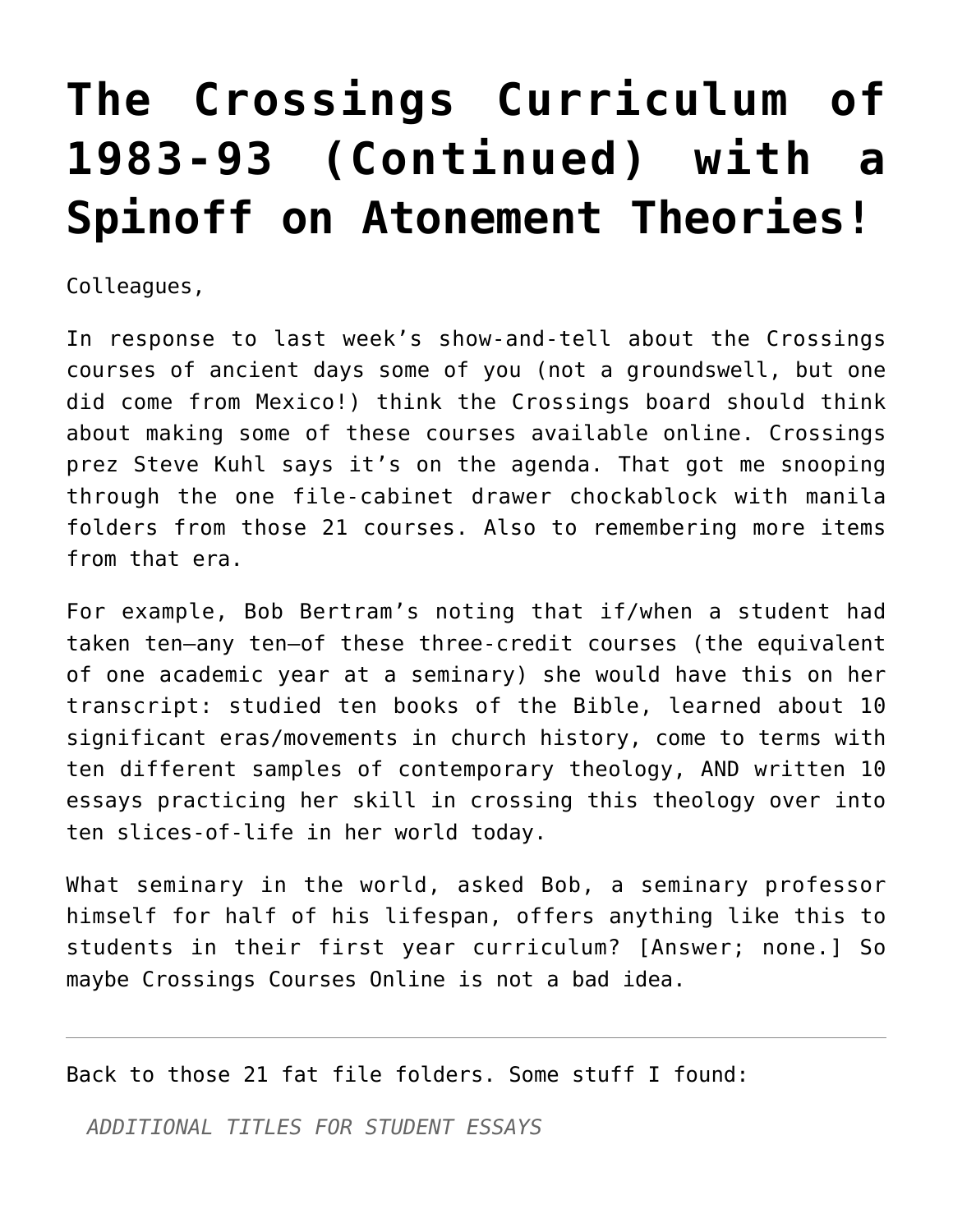*crossing a slice-of-life-today with the theology we studied#503 Crossings from II Corinthians 5: Righting History's Wrongs*

- *God in Christ Reconciling the World of Nuclear Threat*
- *Death and Resurrection in the Computer Revolution*
- *The "Structurally Unemployed:" Their Alienation and "Reconciliation"*
- *"Making His Appeal Through Us:" Advertising and Ambassadorship*
- *Managerial Efficiency and the Christian Apostolate*
- *Must Play Be Work, May Work Even Cruciform Work Be Play?*
- *"That We Might Become the Righteousness of God": A Clue for Family Therapy*
- *From Bulemia to Boldness for Loving: A Life Story*
- *Assertiveness Training and 2 Corinthians 5*

*#508 Crossings from Philippians: Winning by Losing*

- *Health Care Technology and Right to Die*
- *Winning by Losing in Coping with AIDS*

*#510 Crossings from Acts: Hearing the Healing*

- *Neurosis: A Block to Hearing the Healing*
- *Hearing the Healing Through Art*
- *Hearing the Healing Though Educationally Handicapped*
- *Hearing the Healing In the Face of Grief*

*#512 Crossings from 1 Corinthians: Power and Wisdom Up Against the Cross*

*Theology of the Cross in John Chrysostom and Thomas Merton*

*#515 Crossings from Favorite Biblical Texts of the Reformation: Locating Good News That's Trustworthy*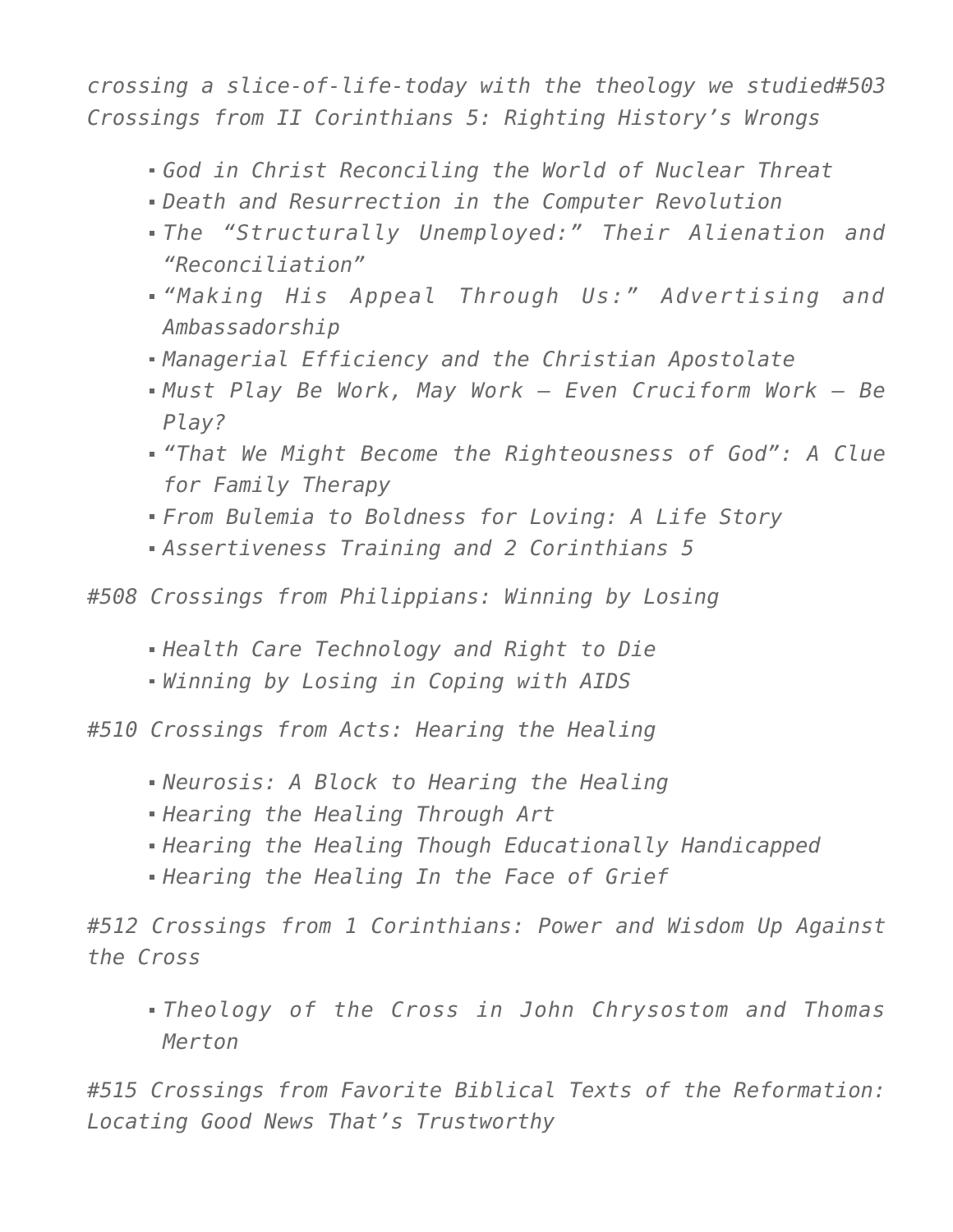- *Reformation Theology and Ordaining Gays and Lesbians*
- *Crossing Modern Pop Culture with the Reformers' Favorite Biblical Texts*

*#519 Crossings from Genesis: From Creation to New Creation*

- *New Creation in "A Handmaid's Tale"*
- *New / Old Creation on the Names of God*

And that leads to the spinoff on atonement theories. How, pray tell, you ask, does that happen? Well, like this:

Tucked away in those archival files was this sheet:

*"The Crossings Curriculum — A Three-Column Summary of Problem & Solution Central to Each Course*

| <b>Biblical Book</b> | <b>Issue</b>        | The Good News for this<br><b>Issue</b>    |
|----------------------|---------------------|-------------------------------------------|
| 501 Luke.            | Conflict/Disorder.  | The Peace on Earth at<br>Bethlehem        |
| 502 Isaiah           | Chronic Injustice   | Mercy in God's Suffering<br>Justice       |
| 503 II Cor.          | Wrong-doing         | Making Our Wrongs Right                   |
| 504 John             | Confused Priorities | New Birth/New Priorities                  |
| 505 Matt.            | Authority Conflicts | Upside-Down Authority                     |
| 506 Psalms           | Rejection           | How God Rehabs Rejects                    |
| 507 Eph.             | Despair/Depression  | Hope that Succeeds                        |
| 508 Phil.            | Losers              | Winning by Losing                         |
| 509 Hebrews          | <b>Burnout</b>      | Christ's Self-sacrifice<br><b>Success</b> |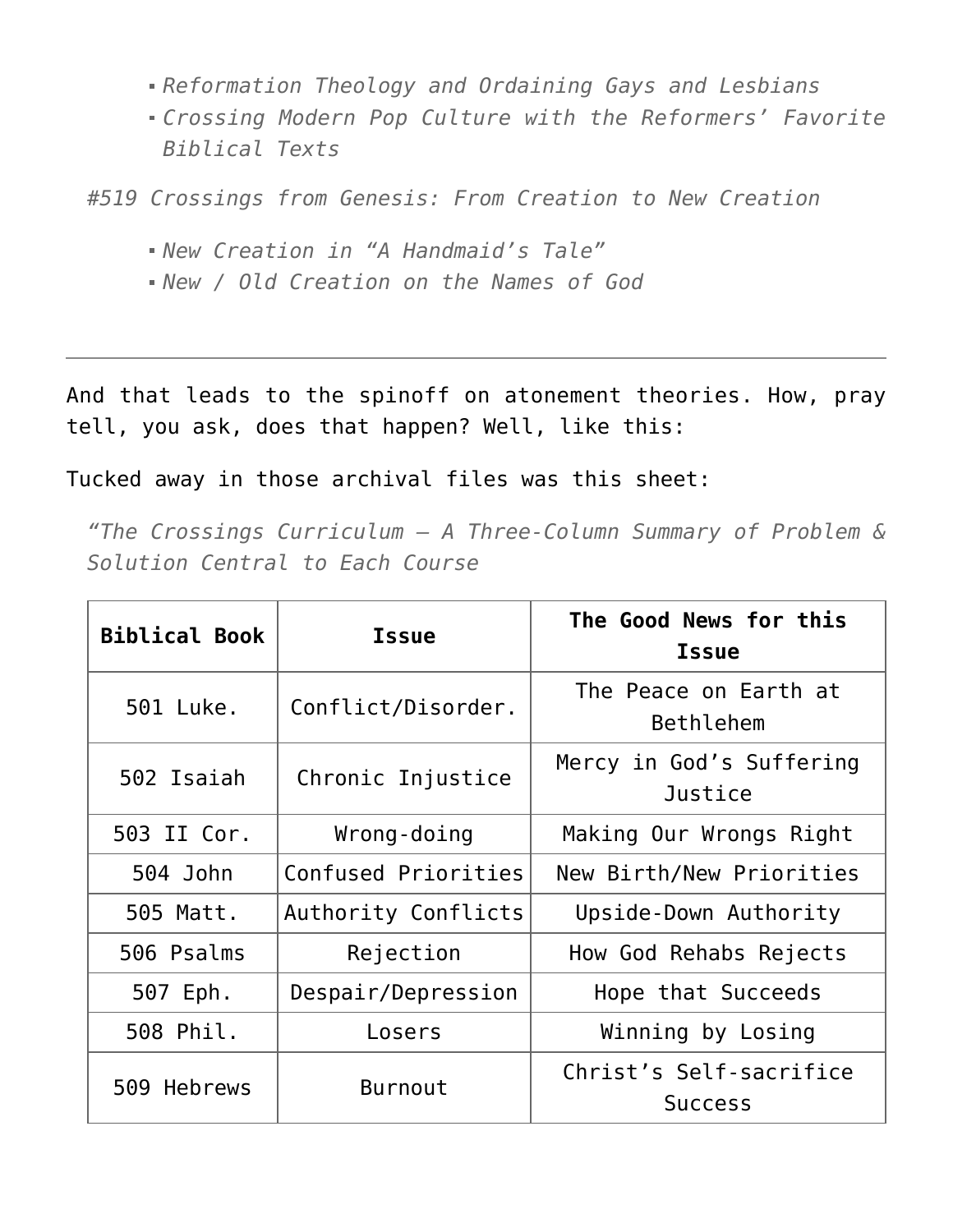| 510 Acts       | Cry for Healing     | Hearing the Spirit's<br>Healing          |
|----------------|---------------------|------------------------------------------|
| 511 I Peter    | Shame & Suffering   | Unshaming the Suffering                  |
| 512 1 Cor.     | Hi-Tech Culture     | Hooking Culture to the<br>Cross          |
| 513 Revelation | Apocalypse Now      | Survival                                 |
| 514 Romans     | Daily Life Legalism | A Faith that Has what it<br><b>Takes</b> |
| 515 Ref.texts  | "Other Gospels"     | A Foundation You can Trust               |
| 516 2 Cor.     | Life without Spirit | Holy Spirit & Human Spirit               |
| 517 Galatians  | Ethics              | Freedom                                  |
| 518 Mark       | Nobody-ness         | How to Become Somebody                   |
| 519 Genesis    | Creation            | New Creation                             |
| 520 Acts       | World Religions     | The Gospel's Promise                     |
| 521 Psalms     | Alienation          | Acceptance                               |

Reflection.

Inside every one of these issue/solution pairs is an atonement model that widely expands the so-called "classical" atonement models of Anselm, Irenaeus and Abelard: Christ the Substitute, Christ the Victor, Christ the Moral Role.Model. And the reason behind that is that the Scriptures themselves are manifold in the metaphors, theories [Remember the Greek word theoria is a visual word. Means a picture, a viewing], images used to communicate what was "good and new" about the "Good News" of the crucified and risen Messiah. There are many theories/pictures–way more than the alleged classics–already in the Bible of the transaction soon to be commemorated in Holy Week and Easter. And there's no reason not to expect more. Blessed Bob's "sweet swap," for instance.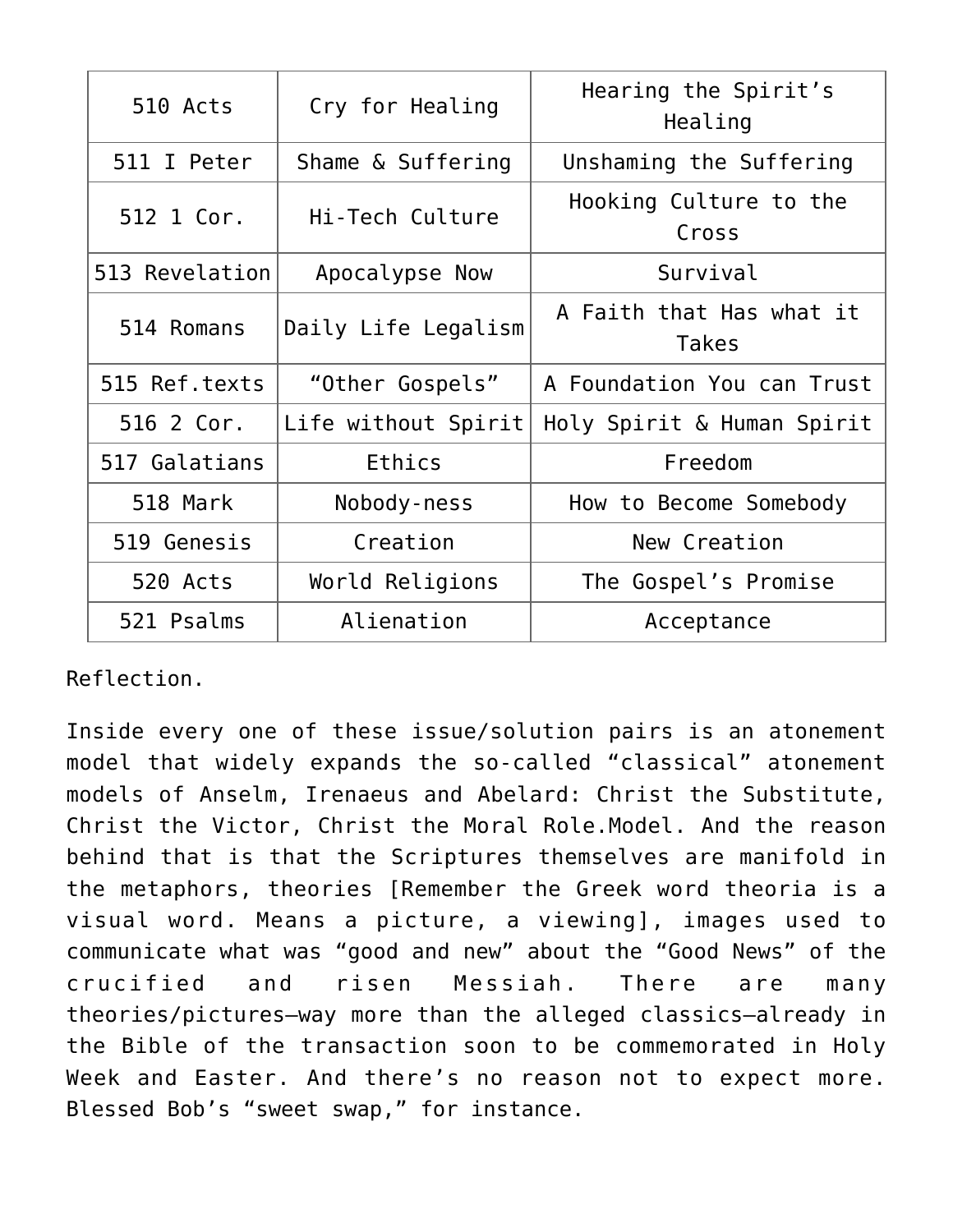Some time ago I posted this list of samples for going beyond the standard three:

*Thus for the BAD NEWS of guilt, it's the GOOD NEWS of Christ as forgiveness; for shame, the GOOD NEWS of Christ is acceptance; for enslavement, the GOOD NEWS of Christ is freedom; for death, the GOOD NEWS of Christ is his conquest of death; for oppression, the GOOD NEWS of Christ is rescue and liberation; for despair/depression, the GOOD NEWS of Christ is hope; for fear, the GOOD NEWS of Christ is an invitation to faith: "Fear not, just trust me." for do-gooder works-righteousness, the GOOD NEWS is free (gift) righteousness, and so on.*

In each one of these is a different picture, different theory, and every one of them moves from bad news to good news via Holy Week and Easter. They are all imaging Christ's death and resurrection.

Gustav Aulen, a 20th century proponent of the Christus Victor atonement theory as the "best one,"[in his 1931 book by that title], claims Luther to be in that tradition. That is true, but that is not the whole truth. Luther is all over the map on atonement theories. And no wonder, since his full-time job was interpreting the Bible at Wittenberg university, he was all over the map because his textbook was all over the map on atonement images..

Take a look at the one paragraph in Luther's Small Catechism–referenced here four weeks ago, TT 663–on the meaning of the second article of the Apostles Creed–with my [bracketed] addenda.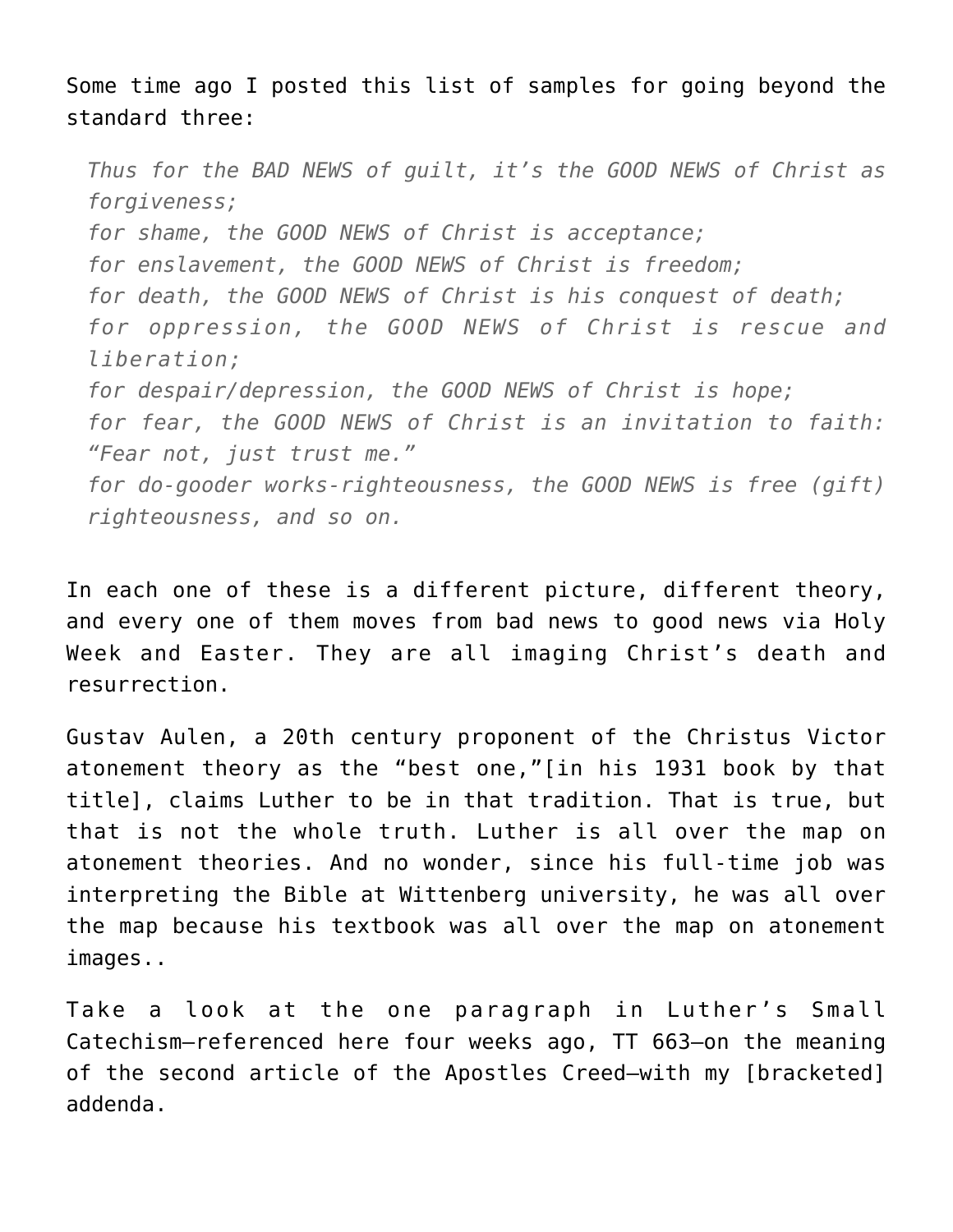*"I believe that Jesus Christ, true God begotten of the Father from eternity, and also true man born of the virgin Mary, is my Lord [lordship is an ownership term]. He has redeemed me [ownership transfer], a lost [needing to be found] and condemned sinner[under judgment, in need of forgiveness] purchased [ownership transfer] and won me from death and from the power of the devil [Christus victor] , not with gold or silver, but with his holy precious blood and his innocent suffering and death [cultic sacrifice], so that I may be his own [ownership transfer again] and live under him in his kingdom [regime change] and serve him [new master] in everlasting righteousness, innocence, and blessedness [purity replacing impurity]; even as he is risen from the dead, lives and reigns to all eternity [life that lasts vs. death that terminates]. This is most certainly true."*

One of the vexations for some theologians in current atonement theory debates is that God the Father comes off as an abusive parent in compelling the Son to suffer and die for sinners. The mistake here is the Arian notion of the Trinity haunting this objection. Arian in the sense that the Son is not within the Godhead, but some less-than-God agent on the receiving end of action from the deity.

Not so orthodox Trinitarian theology. If the Nicene creed means what it says, the second person of the Trinity is "God of God, yes, very God of very God." Couldn't be more God-full. With the full deity of the trinitarian Son now incarnate in Jesus, it is God the Son, not God the Father's demi-deity subordinate, going to the cross on his own volition, not compelled by some deity beyond himself.

In the words of Paul Gerhardt's Lenten hymn:

*The Lamb of God–the Lamb who IS God–goes uncomplaining forth,*